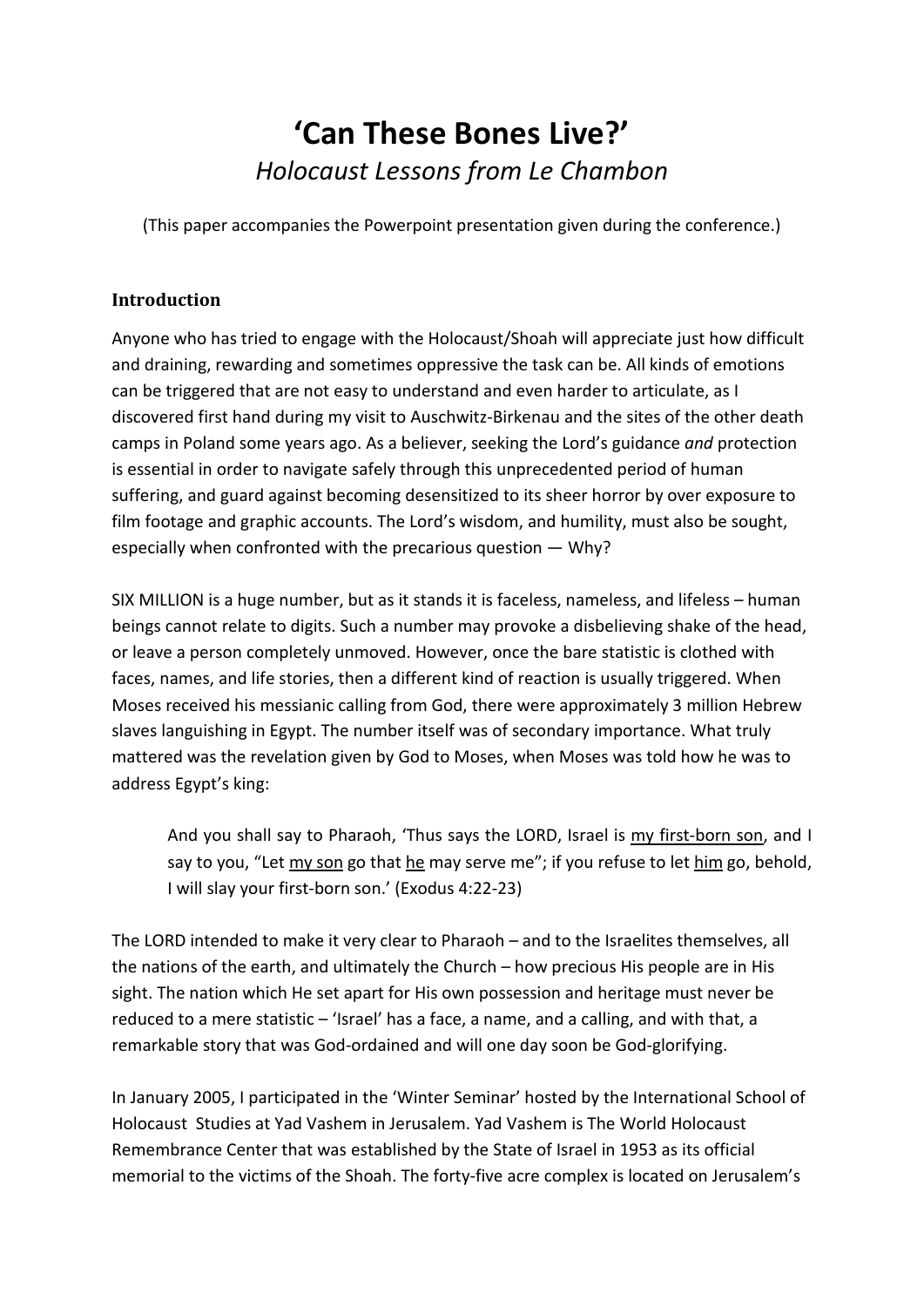Mount of Remembrance (Har Hazikaron), and hosts a million visitors each year. The center's name is taken from Isaiah 56:5: "I will give in my house and within my walls *a memorial and a name* [yad va-shem] better than sons and daughters; I will give them an everlasting name which shall not be cut off." Yad Vashem seeks not only to inform people factually about the Holocaust, but also to safeguard the memory of those who perished by telling their stories — who these people were, where they came from, how they lived, what contribution they made to their families and communities, and what legacy/lessons have been left to the world. During the intensive three-week seminar, I met Holocaust survivors for the first time, including a lady who was a close friend of Anne Frank. These survivors had been invited by Yad Vashem to share their stories as part of an ongoing rehabilitation programme. This proved to be a very emotional time for me personally, as I not only listened to heartwrenching testimonies of suffering and survival, but also observed the demeanor of the men and women who addressed us – composed and dignified.

When the prophet Ezekiel was asked by the LORD, "Son of man, can these bones live?," he did not offer an immediate, superficial reply: "Of course LORD, nothing is impossible with you!" Neither did he shrink back with a fearful or indifferent response: "I have no idea, LORD, it is not for me to say, it is too much for me to handle." It would appear that the LORD expected an informed answer from His prophet. That answer depended ultimately not on *what* Ezekiel was seeing, but on *Who* he was hearing. Although we are not told what passed through Ezekiel's mind as he was led among the dry bones, I imagine his heart to have been arrested by an unsettling, fearful, holy silence – he was standing in the shadow of death and devastation, but he was also in the presence of the Author of life and resurrection. In the end, Ezekiel's response was reverent, and full of faith: "O LORD God, thou knowest!" (Ezekiel 37:3) I would like to suggest that the same question which was asked of Ezekiel then, is still being asked of the Church now – and with added urgency, following the Holocaust and the establishment of the modern State of Israel. Sadly, the Church has not answered with one voice.

In this paper we will consider how and why one remote Christian community in France bucked the trend during the Second World War, at a time when mainstream churches across Europe were not listening to God's voice, and were largely indifferent to the plight of His first-born son. The Lord knew! What was it that set these French believers apart, when the helpless descendants of Abraham, Isaac, and Jacob suddenly appeared on their doorstep in need of sanctuary?

#### **Righteous Among the Nations**

Jean is my favorite counselor. He was studying to be a doctor when he and his fiancé were arrested by the *Gendarmes* [French paramilitary police] ... She was sent away on a train, and they beat him for seventeen hours straight. He survived, and they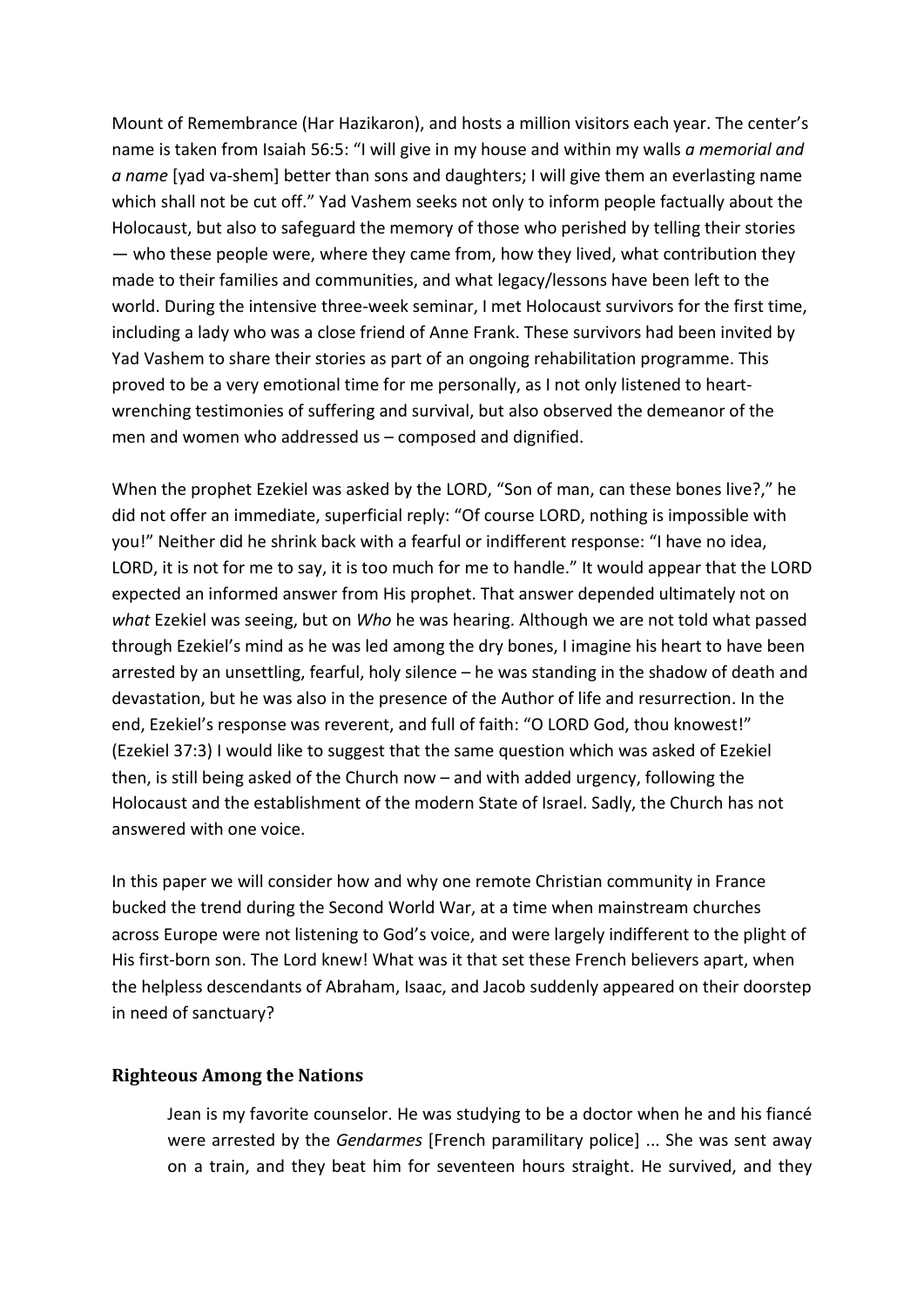released him, and he came here to hide. He's Jewish like me … It's been over two years since I got that letter from Mama and Papa. Nothing since then. I suppose I'll never see my fam[i](#page-14-0)ly again. My life is here now.<sup>i</sup>

These words were written in 1944 by Nathalie Stern, a fourteen-year-old Jewish girl from Belgium who had been living with her parents in Paris before the Germans invaded in May 1940. Two years later, on March 27, 1942, the first Jews in France were deported to the East. During the next two-and-a-half years approximately 76,000 Jews, including 11,000 children, were transported to the death camps, the majority to Auschwitz; only 300 of the children survived. Nathalie was one of those who escaped deportation. In June 1942, a Protestant pastor in the southern city of Agen had urged her parents to send her away for safety. "I think it has something to do with us being Jewish," wrote Nathalie, before she was taken to a village on a mountainous plateau in the Haute-Loire region of south-central France. She believed she was heading for summer vacation camp. In fact, she was taken to a poor farming community above the Rhône valley, about 350 miles south of Paris. The name of the village, which was to be her home for the next three years, was Le Chambon-surLignon.<sup>[iii](#page-14-2)</sup>

In 1990, the people of Le Chambon and the neighbouring villages on the plateau Vivarais-Lignon, were recognised as "Righteous Among the Nations" by Yad Vashem. They were so honored for having sheltered thousands of Jews between 1941 and 1944, most of them children like Nathalie Stern. The official figure given is 5,000, although the actual number, which is impossible to ascertain, may have been closer to 3,500. (By comparison, German industrialist Oskar Schindler is credited with having rescued 1,200 Jews.) Mordecai Paldiel, former director of Yad Vashem's Department of the Righteous, described what happened on the plateau as "probably the most celebrated case of Christian charity"[iv](#page-14-3) during the Holocaust. Le Chambon remains only the second village/town to be honoured by Yad Vashem in this way, the first being Nieuwlande in Holland, whose 117 inhabitants were recognised as "righteous" in 1988.

On January 5, 1971, André Trocmé (1901-1971), the Protestant pastor of Le Chambon, was the first resident on the plateau to be individually recognised by Yad Vashem. The selfeffacing Trocmé was a reluctant recipient of the Medal of the Righteous, Israel's highest civilian honor. When he finally consented, he did so on the condition that the ceremony be held in Le Chambon itself in order to acknowledge the sacrifice made by all the villagers. The ceremony was set for May 31, 1971, but as the day approached Trocmé found himself hospitalized in Geneva; he died shortly afterwards. Trocmé's wife Magda received the medal on his behalf during the funeral. Along with Trocmé's assistant Eduard Théis,<sup>v</sup> and many other members of the community, Magda Trocmé was recognised by Yad Vashem some years later. André Trocmé was also twice-nominated for the Nobel Peace Prize by the Quakers, largely for his post-War crusade against nuclear weapons, and awarded the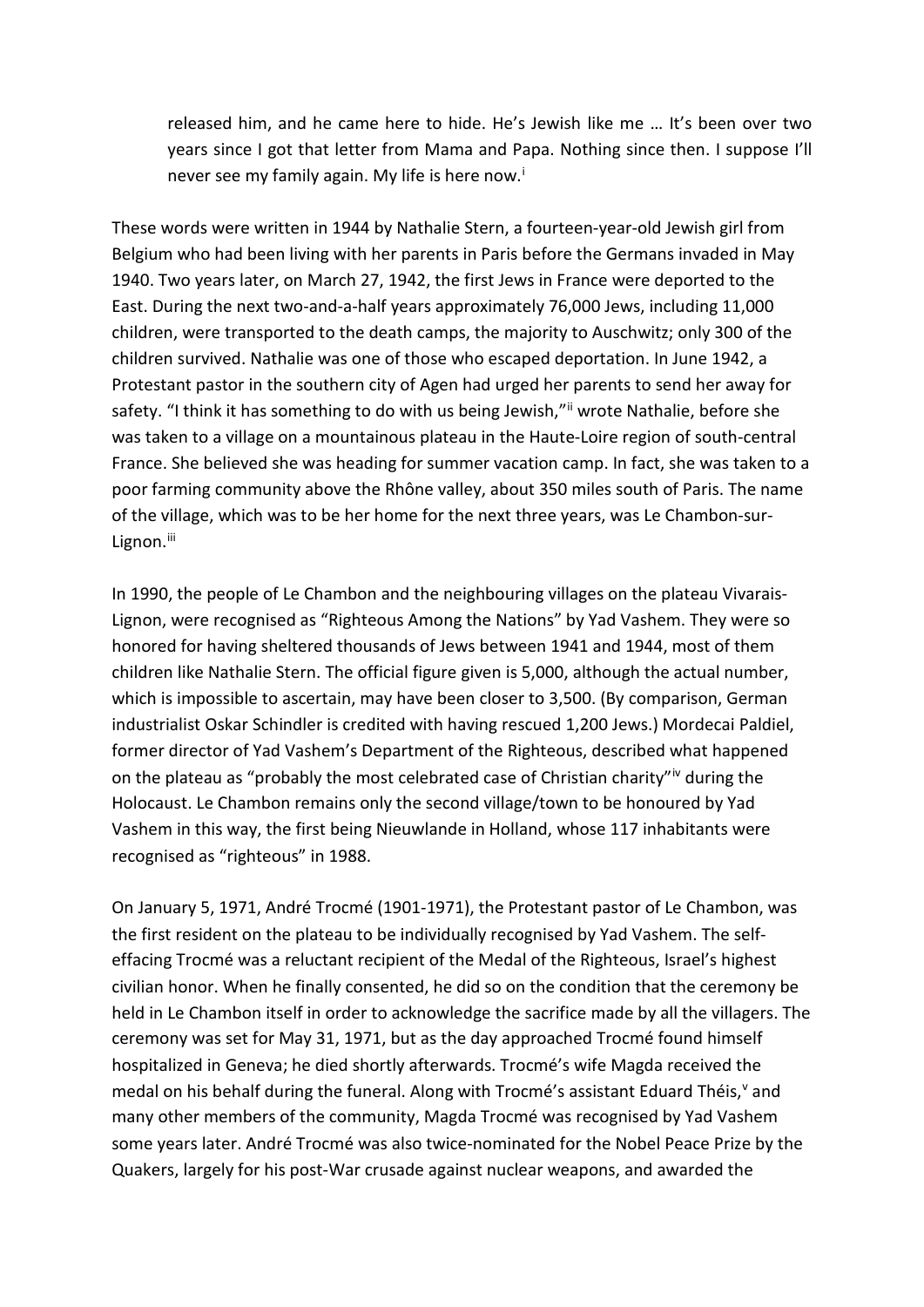Rosette de la Résistance by the French government, an honor reserved for those recognised as having performed acts of remarkable courage in defence of the nation.

In 2004, then French President Jacques Chirac visited Le Chambon and hailed the village as the great symbol of French resistance during the War. He proudly declared: "Here in adversity, the soul of the nation manifested itself. Here was the embodiment of our country's conscience."[vi](#page-14-5) One man who was dismayed by Chirac's claim was Pierre Sauvage, a Jewish documentary filmmaker<sup>[vii](#page-14-6)</sup> and president of the Chambon Foundation. Sauvage, who was born and sheltered in the village towards the end of the War, gave this response: "There is nothing at all symbolic about Le Chambon, as far as wartime France goes. Quite the contrary: it was the exception in a country that overwhelmingly submitted to the Nazi regime."[viii](#page-14-7)

# **Vichy and the Jews**

During the Nazi occupation of France, the French government was led by Philippe Pétain (1856-1951), the decorated veteran general from the First World War and recipient of the nation's prestigious title, Maréchal [Marshal]. At the age of 84, he became the country's oldest head of state. In accordance with the armistice agreement signed with Germany on June 22, 1940, France was divided into two zones: the occupied German zone in the north, and the unoccupied "Free Zone" in the south, which was ostensibly under French control. The government was relocated from Paris to the central spa town of Vichy, about 120 miles north of Le Chambon.

By the close of 1940, the Vichy government had commenced "a legislative assault upon Jews living in France"[.ix](#page-14-8) The most significant measure was the *Statut des Juifs* ('Statute on the Jews'), which was enacted on October 3, 1940. Its purpose was to define Jewishness, and it did so along racial lines. Furthermore, it excluded Jews from employment in a host of occupations, and imposed a quota system limiting their involvement in others. Among Pétain's most notable accomplices in this anti-Semitic crime were Pierre Laval (Chief of the Government, and a pre-War prime minister of France), Xavier Vallat (Commissioner-General for Jewish Questions), Vallat's rabidly anti-Semitic successor Louis Darquier de Pellepoix, and René Bousquet (Secretary General of the Vichy police). Following the liberation of France in 1944, Pétain was sentenced to death for treason, but had his sentence commuted to life imprisonment; Laval was executed by firing squad; Vallat was sentenced to ten years' imprisonment but released on parole after serving just two; Bousquet's prison sentence was quashed on account of him having aided the Resistance; and Darquier de Pellepoix was sentenced to death *in absentia*, having fled France for Franco's Spain.

The *Statut des Juifs* had been preceded five weeks earlier by the repeal of the Marchandeau Law on August 27, 1940. This effectively removed all restraints on the press, meaning that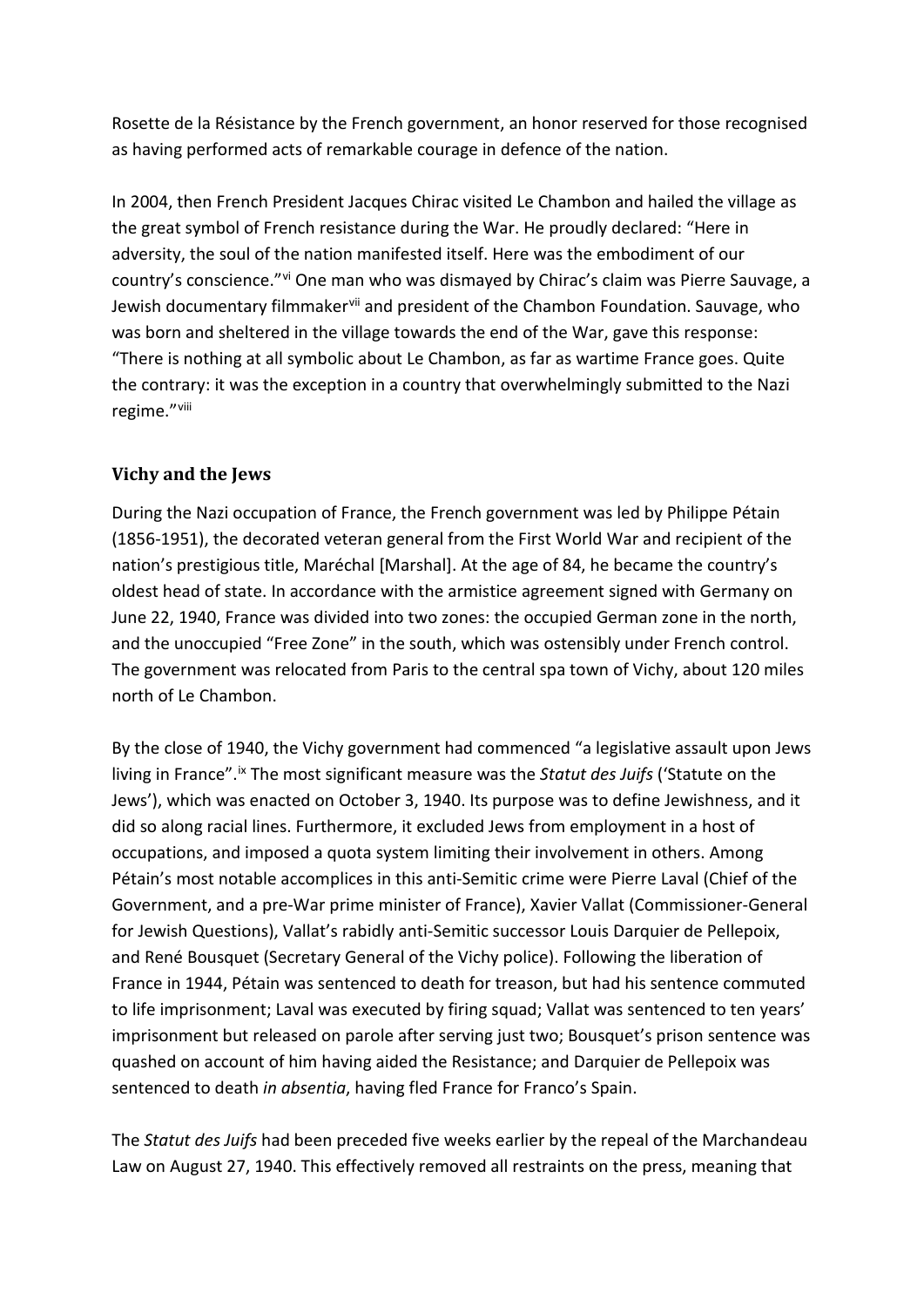"antisemitism was free to spread itself in French newspapers." It was now open season on the Jews of France, especially on foreign Jews who had settled in a country which had granted Jewish emancipation in 1791 – the first country to do so. In their seminal work, *Vichy France and the Jews* (1983), Michael Marrus and Robert Paxton comprehensively chart the way in which the Vichy government functioned autonomously in initiating these anti-Semitic measures, with little coercion from the Nazis:

During the four years it ruled from Vichy, in the shadow of Nazism, the French government energetically persecuted Jews living in France … Indeed, Vichy France became in August 1942 the only European country except Bulgaria to hand Jews over to the Nazis for deportation from areas not directly subject to German military occupation … Years of scrutiny of the records left by German services in Paris and Berlin have turned up no trace of German orders to Vichy in 1940 … to adopt anti-Semitic legislation ... Vichy mounted a competitive or rival antisemitism rather than a tandem one.<sup>[xi](#page-14-10)</sup>

There was little opposition in France, or elsewhere, to Vichy's escalating persecution of the Jews. Even the Church failed, in large measure, to appreciate – or even care about – what was rapidly unfolding. As Marrus notes, with very few exceptions "Church opposition to the persecution of the Jews in France before the deportations had been rather limited or muted. Direct and specifically Christian attacks on antisemitism fell to individuals or to small groups."[xii](#page-14-11) Le Chambon was an exceptional case.

# **La Montagne Protestante**

France is a staunchly Roman Catholic country, and has been ever since it was known as Gaul by the Romans, and then conquered by the Franks in the fifth century. By the time Nathalie Stern arrived in Le Chambon in July 1942, less than one percent of the entire population was Protestant. On the plateau it was a very different story. In this remote part of France known for its volcanic peaks, dense forests, wide open pastures, and winters so harsh that the plateau was providentially rendered inaccessible for several months — over ninety percent of the residents identified themselves as Protestant. Among them were descendants of the Huguenots.

The Huguenots were French Calvinists who suffered violent persecution at the hands of the Catholic authorities during the seventeenth and eighteenth centuries, particularly during the imperial reigns of Louis XIV (after whom the State of Louisiana is named) and Louis XV. Thousands were slaughtered for their defiance of Rome, during a period which became known as *le Désert* ("the wasteland"). The most infamous bloodbath was the Saint Bartholomew's Day Massacre of August 1572, which was sanctioned by King Charles IX of France under the influence of his mother, Catherine de Medici. The massacre occurred during the French Wars of Religion (1562-1598), and accounted for the lives of tens of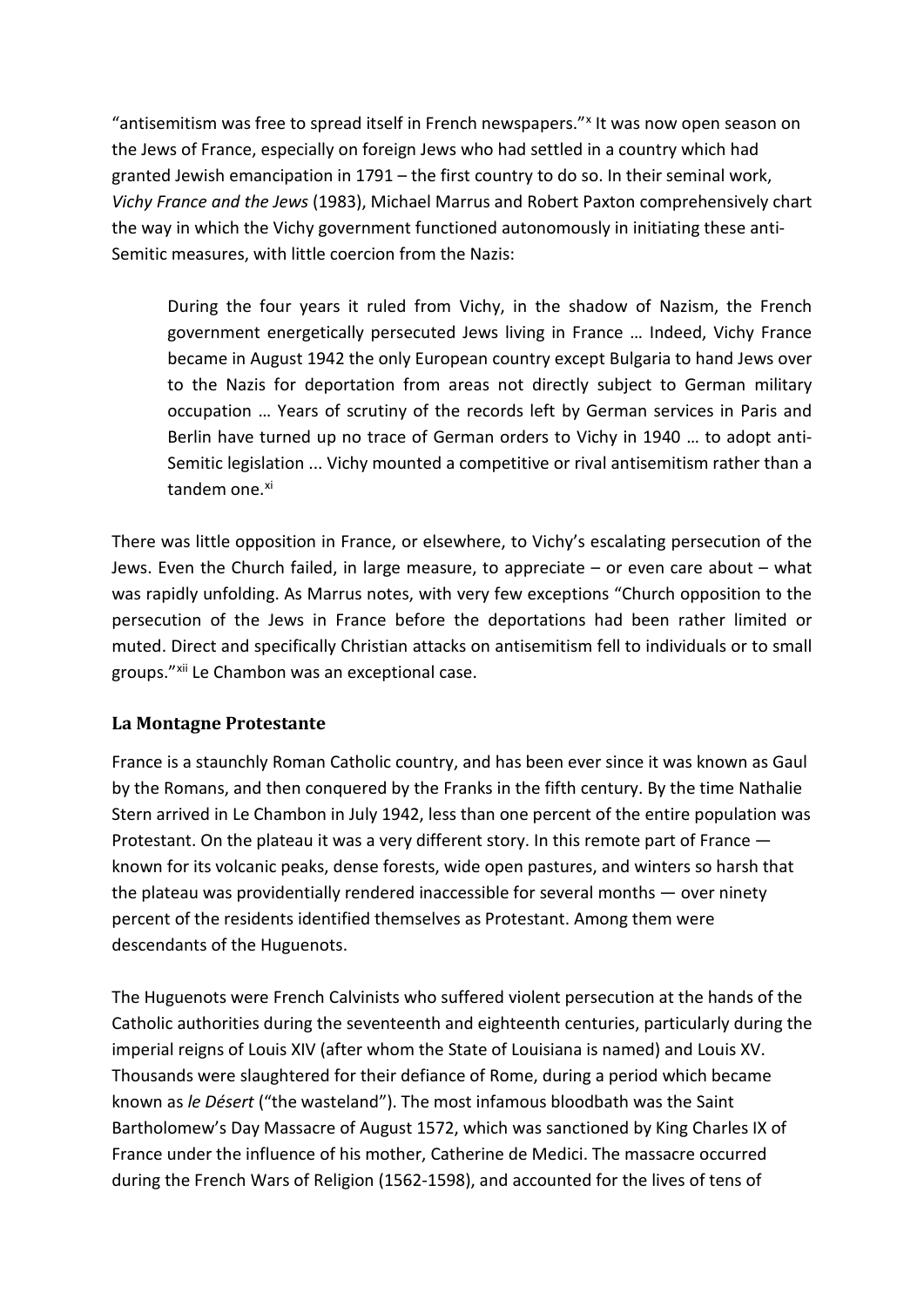thousands of Huguenots, some historians estimating the number to have been as high as 70,000. In 1679, during this period of relentless Catholic persecution, the original Protestant church in Le Chambon was burned to the ground; the present church was opened in 1821. During the Second World War, some of the same buildings in the village which had once sheltered Huguenot refugees — and, incidentally, housed many republicans who fled Spain during the country's Civil War of the late 1930s — were used to hide Jews.

#### **Weapons of the Spirit**

In September 1934, Pastor André Trocmé and his young family moved to Le Chambon. The French pastor from Saint-Quentin in the north of the country, close to the border with Belgium, had accepted a one-year "take-it-or-leave-it"<sup>[xiii](#page-14-12)</sup> position of interim minister. Much to his dismay, Trocmé, a conscientious objector, had been blocked from taking up posts in other parishes by the Reformed Church of France, which strongly opposed his outspoken pacifism. When the family finally arrived in Le Chambon, Trocmé, a city man at heart, described the village as "ugly," "dreary," and "unbearably sad". Xiv He was to be there for the next fifteen years.

During the early months of the War, a restless Trocmé was determined to help his country in any way he could, albeit non-violently. He approached the American Friends Service Committee (AFSC) based in Marseille, a Quaker relief organisation that was taking urgent supplies into some of the thirty-one internment camps in the southern zone. The most notorious camps included Gurs, Les Milles, Le Vernet, and Rivesaltes, where conditions were inhumane. Among those detained were 30,000 foreign-born Jews who were destined for deportation. Following a meeting with the AFSC's representative, Burns Chalmers, Trocmé realised that the best course of action would be to make Le Chambon a city of refuge for the Jews.

On Sunday June 23, 1940, the day after France surrendered to Germany, Trocmé and his assistant Théis made a joint statement before their congregation. It was a declaration of intent, which would test the words carved in stone above the church door: *Aimez-Vous Les Uns Les Autres* — "Love one another." This effectively marked the beginning of Christian defiance on the plateau, the following extract summing up the rationale behind the resistance:

It is the duty of all Christians to resist the violence that will be brought to bear on their conscience, through *the weapons of the Spirit* … We will resist whenever our adversaries will demand of us obedience contrary to the orders of the Gospel … Let us learn to rely on our Father in Heaven, to depend on Him for our daily bread and to share it with our brothers whom we must love as we love ourselves. $x<sup>2</sup>$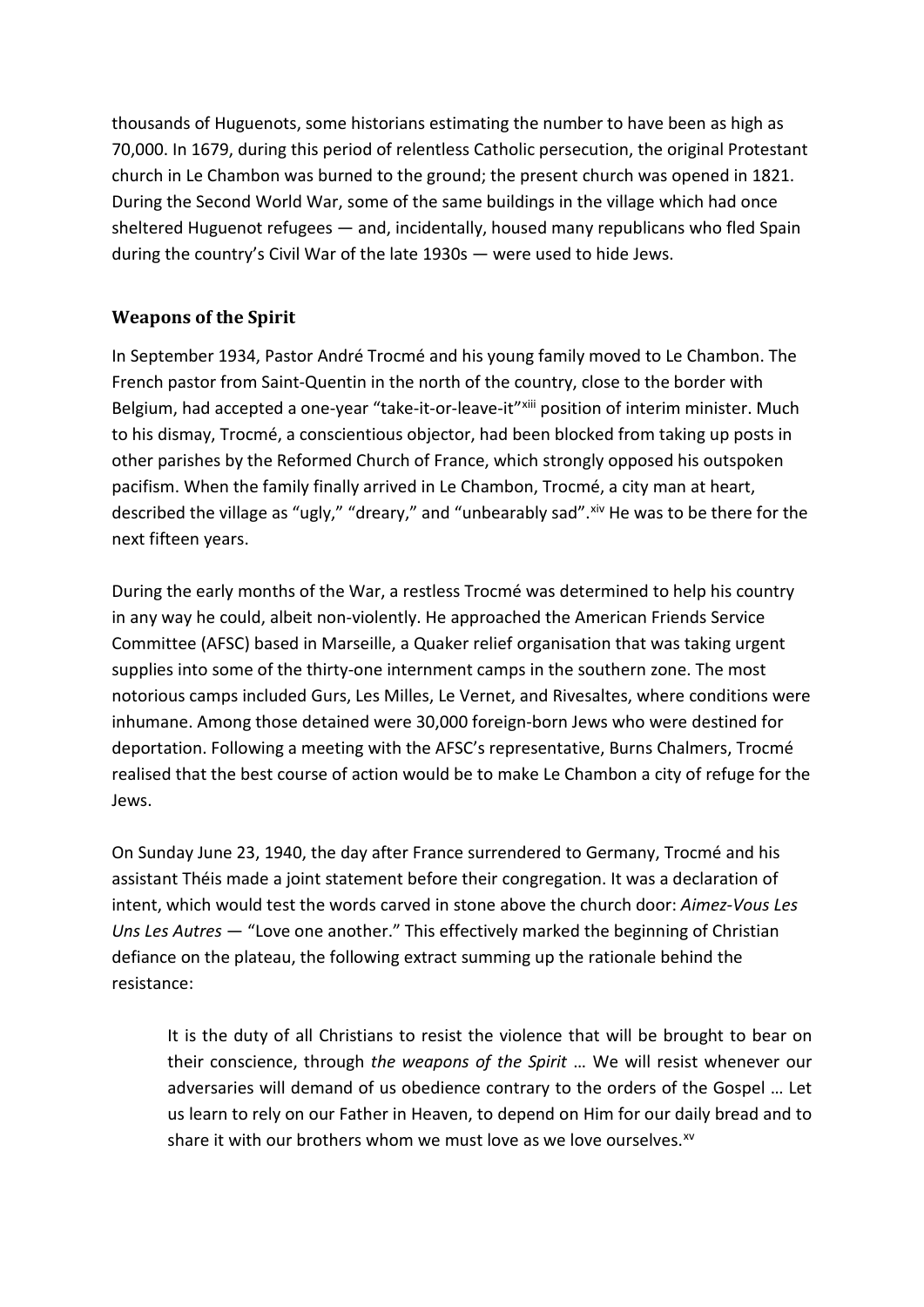On August 1, 1941, the village "openly said 'No' for the first time."[xvi](#page-14-15) The previous week, the mayor's office had received a directive from the Vichy authorities insisting that on this date church bells were to ring loudly at noon for fifteen minutes. This was to commemorate the anniversary of the establishment of the Vichy regime. The custodian of the keys to Trocmé's church was a little lady by the name of Amélie. When the appointed hour arrived, the bells of the local Catholic church rang loud and clear; those of the Protestant church remained silent, in compliance with Trocmé's instruction. When Amélie was asked if everything had passed quietly, she told her pastor that two ladies who were visiting the village had confronted her at the church, insisting that the bells be rung. As Amélie explained to Trocmé, she stood firm:

I told them: the bells don't belong to the Marshal, they belong to God. We ring them for God, and not for any other reason ... They ordered me to open the door so they could ring the bells themselves, but I didn't want to. So I defended my church! I told them that I wouldn't open the door, and they didn't have the right to come in without the pastor's authorization.<sup>[xvii](#page-14-16)</sup>

### **'Operation Disappearance'**

On August 9, 1942, Georges Lamirand, the Vichy Minister of Youth, together with Robert Bach, the administrative prefect for the region, visited Le Chambon. This was part of a concerted effort to rally the young people of France behind Pétain. To their dismay, they received "a glacial reception"<sup>xviii</sup> [f](#page-14-17)rom the villagers. The formalities ended with Lamirand's flourish, "Long live Marshal Pétain!" Silence ensued, only to be broken by a Salvation Army volunteer who exclaimed: "Long live Jesus Christ!"

Shortly afterwards, a delegation of students from the village school known as the École Nouvelle Cévenole[xix](#page-15-0) approached Lamirand and presented him with a formal protest. They had been horrified by news of "Operation Spring Wind" (July 16-17, 1942), the mass roundup of 13,000 Parisian Jews by French police in collaboration with Nazi officials. Approximately 6,000 of them had immediately been transferred to the notorious Drancy transit camp in the Paris suburbs, final destination: Auschwitz. The remainder, of which 4,000 were children, were incarcerated in the indoor sporting arena known as the Vélodrome d'Hiver ("Winter Velodrome"), where conditions were deplorable – no food or water, no ventilation, and no sanitary facilities. When the Chambonnais youth confronted Lamirand, they were open and resolute:

We are afraid that measures will soon be taken to deport Jews living in the south. We wish to inform you that there are, among us, a certain number of Jews. We do not differentiate between Jews and non-Jews; doing so would be contrary to the teachings of the Bible. If our classmates … receive a deportation order or even a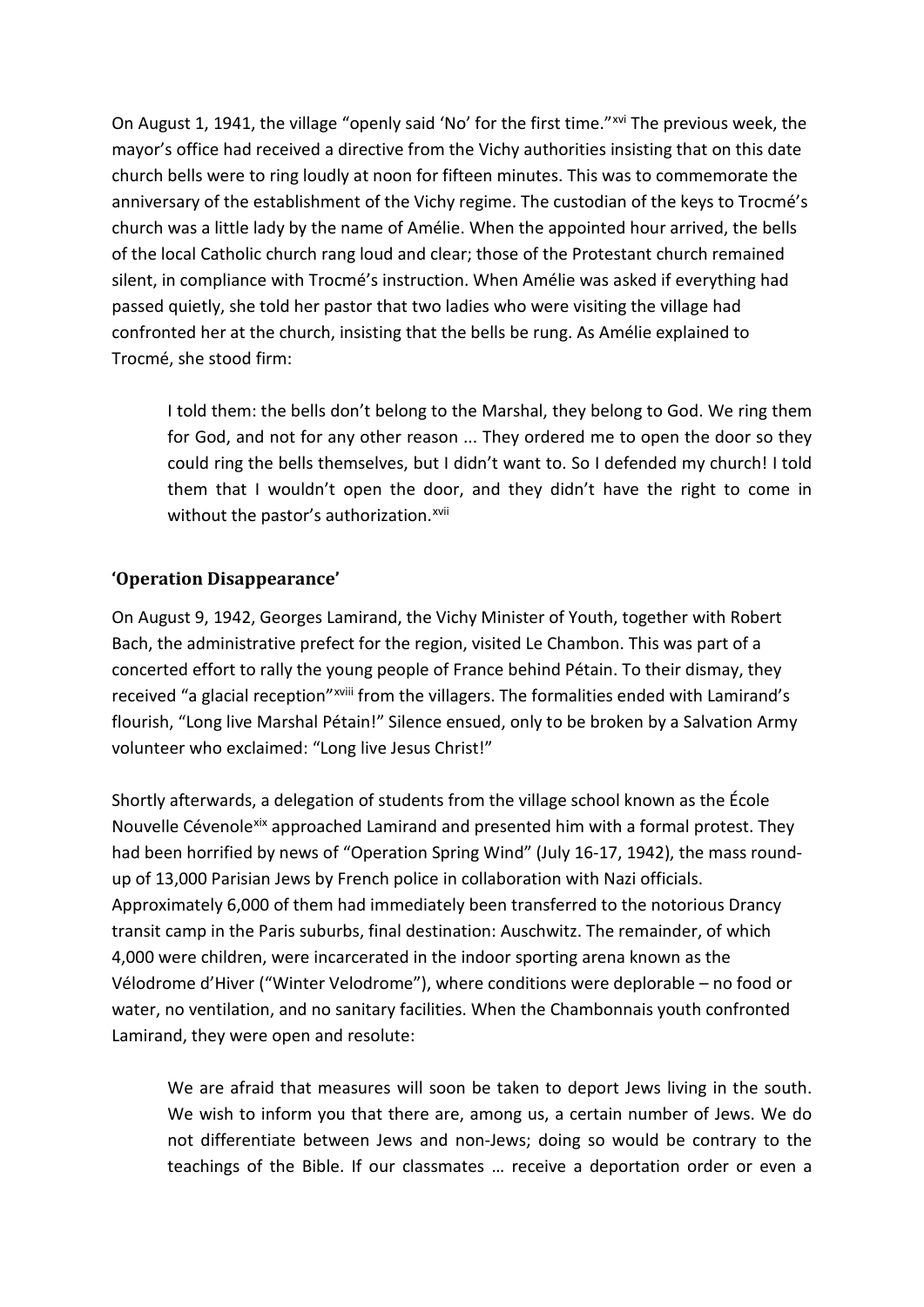census order, we will encourage them to disobey the orders and will, to the best of our ability, hide them from the authorities.<sup>[xx](#page-15-1)</sup>

Lamirand hurriedly left the scene, claiming that the matter was not his responsibility. His colleague, Bach, was furious and pointed the finger straight at Trocmé, who was warned of the potential consequences. Bach also made an astonishing defence of Pétain and the Vichy government:

The Jewish foreigners who are in Haute-Loire are not your brothers. They do not belong to your Church or your homeland! In any case, this is not a matter of deportation … My information comes from the Marshal himself, and the Marshal does not lie! The Führer is an intelligent man. Just as the English created a district in Palestine for the Zionists, the Führer has ordered the Jews to be gathered together in Poland. There, they will have land and houses. They will lead the life that is best suited to them, and will stop contaminating the West. In a few days, our administration will take a census of the Jews living in Le Chambon-sur-Lignon.<sup>[xxi](#page-15-2)</sup>

Two weeks later, Trocmé and Le Chambon's mayor were summoned to the *mairie* (town hall). Dozens of police and gendarmes had suddenly arrived, with empty buses in tow. Trocmé was ordered, under threat of arrest and deportation, to release a list of the names of all Jews who were in hiding, and to instruct them to register immediately at the hall. Trocmé was unequivocal in his response:

Even if I had such a list, I would not pass it on to you. These people have come here seeking aid and protection from the Protestants of this region. I am their pastor, their shepherd. It is not the role of a shepherd to betray the sheep confided to his keeping.<sup>[xxii](#page-15-3)</sup>

No sooner had Trocmé exited the hall, than he dispatched the Boy Scouts. They were instructed to warn those who were sheltering Jews to send them into the forest until the danger had passed. He called the operat[i](#page-15-4)on "the disappearance of the Jews," xxiii and it lasted three weeks while the authorities lingered in the area, their only success being the round-up of a young man from Austria who was later released. The three thousand Chambonnais villagers were used to such heart-thumping moments, and faced repeated threats of reprisal. However, as Peter Grose confirms in his book, *The Greatest Escape* (2014), "Nobody snitched. Nobody broke ranks. The Plateau stayed solid."<sup>[xxiv](#page-15-5)</sup> Their silent solidarity became known as *le miracle de silence*.

On February 13, 1943, Trocmé, Théis, and Roger Darcissac, headmaster of one of the village schools, were arrested and taken to the Saint-Paul d'Eyjeaux internment camp near Limoges. Without explanation they were released after 28 days, despite Trocmé and Théis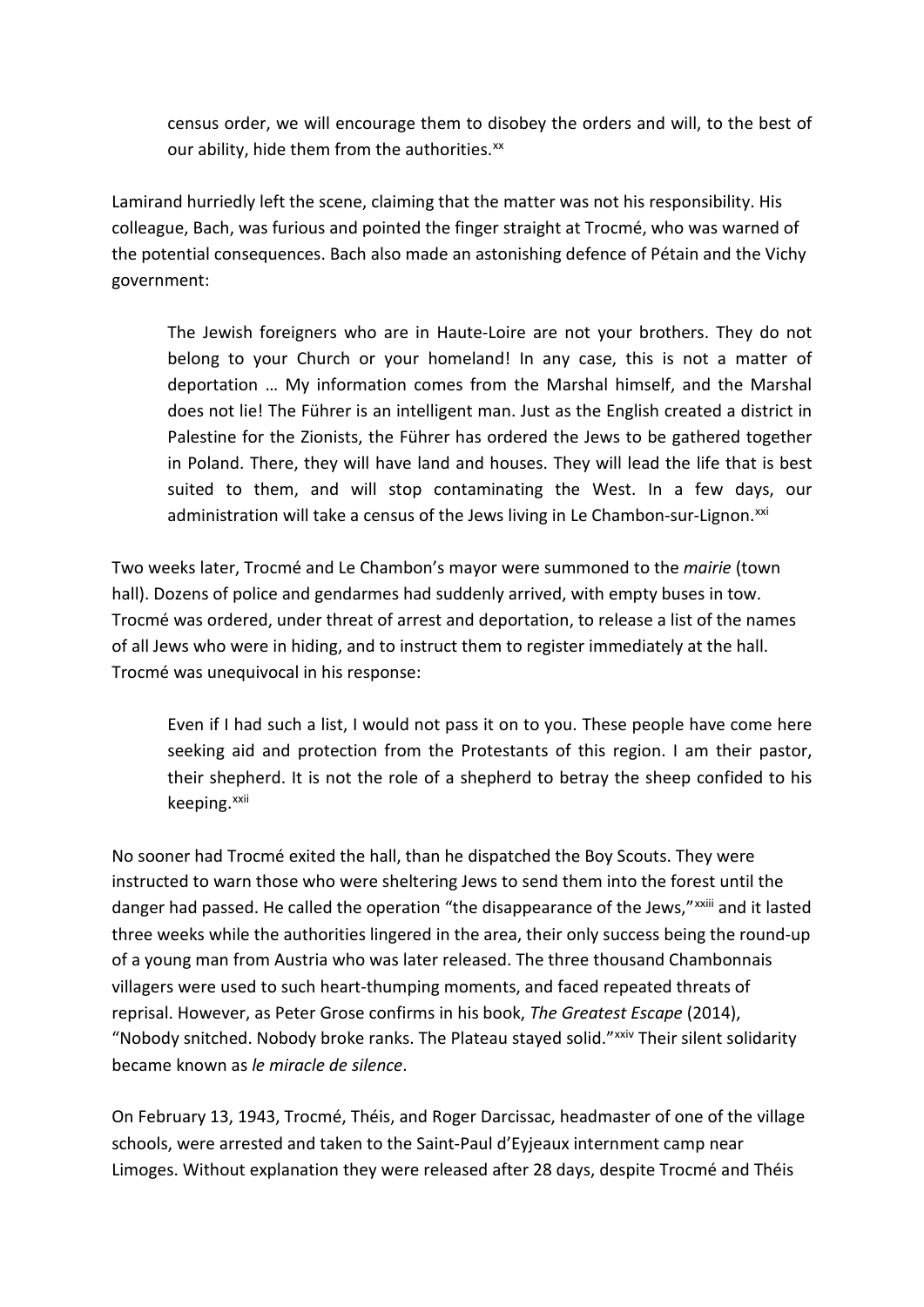refusing to sign an oath of allegiance to Pétain. A few months later tragedy struck. In the early hours of the morning of June 29, 1943, the Gestapo raided one of the secondary schools known as La Maison des Roches, on the outskirts of Le Chambon. (Many of the schools and boarding houses on the plateau were funded by organisations based in France, Switzerland, Sweden, and the United States.) The school was run by André Trocmé's nephew, Daniel, who was absent when the Gestapo arrived. Forsaking his opportunity to escape, Daniel Trocmé rejoined his students, who had been interrogated and beaten. At midday, he and eighteen of the young people were taken away, the five Jewish students among them being sent to Auschwitz where they perished. Trocmé himself faced repeated questioning in French detention centres, before finally being sent to the Majdanek concentration camp in Poland where he died in April 1944, aged 34. His interrogators had been convinced all along that he was Jewish. According to Philip Hallie,

The one topic that the interrogations emphasized was his attitude toward the Jews. Again and again he expressed his compassion for them, until one of his questioners openly said to him, 'You must be one of them — otherwise you could not defend them so.' [xxv](#page-15-6) 

### **Lights in the Darkness**

Many of the children and youth who found sanctuary on the Protestant mountain had previously been held in the internment camps. Their release was thanks in no small part to the efforts of several relief organisations, which worked tirelessly in the most appalling conditions; some of the workers even took up residence in the camps. The agencies involved included the Protestant humanitarian organisation Cimade (*Comité inter-mouvements auprès des évacués – "Committee to Coordinate Activities for the Displaced"*), the Jewish humanitarian organisation OSE (*Œuvre de Secours aux Enfants – "Children's Aid Society"*), and the Swiss Red Cross. The Cimade also helped in the clandestine effort to escort a number of Jewish refugees across the border into neutral Switzerland, passing through villages like Le Chambon en route. Two of the most remarkable figures involved in the work were Madeleine Dreyfus (Lyon branch of the OSE) and Madeleine Barot (secretary general of Cimade). These women were indefatigable in finding shelter for the Jewish children they were able to release from the camps. Dreyfus, who took small groups several times each month by train from Lyon to Le Chambon, was eventually arrested by the Gestapo and deported to Bergen-Belsen in Germany. Liberated in 1945, she was awarded the Médaille de la Resistance two years later. Barot, in turn, was recognised by Yad Vashem in 1988 as "righteous".

Separated from their families, many of those who arrived on the plateau were agitated by fear, heartache, and despair. The villagers did their utmost to make life as 'normal' for them as possible, facilitating some brighter moments during this dark and dangerous time. One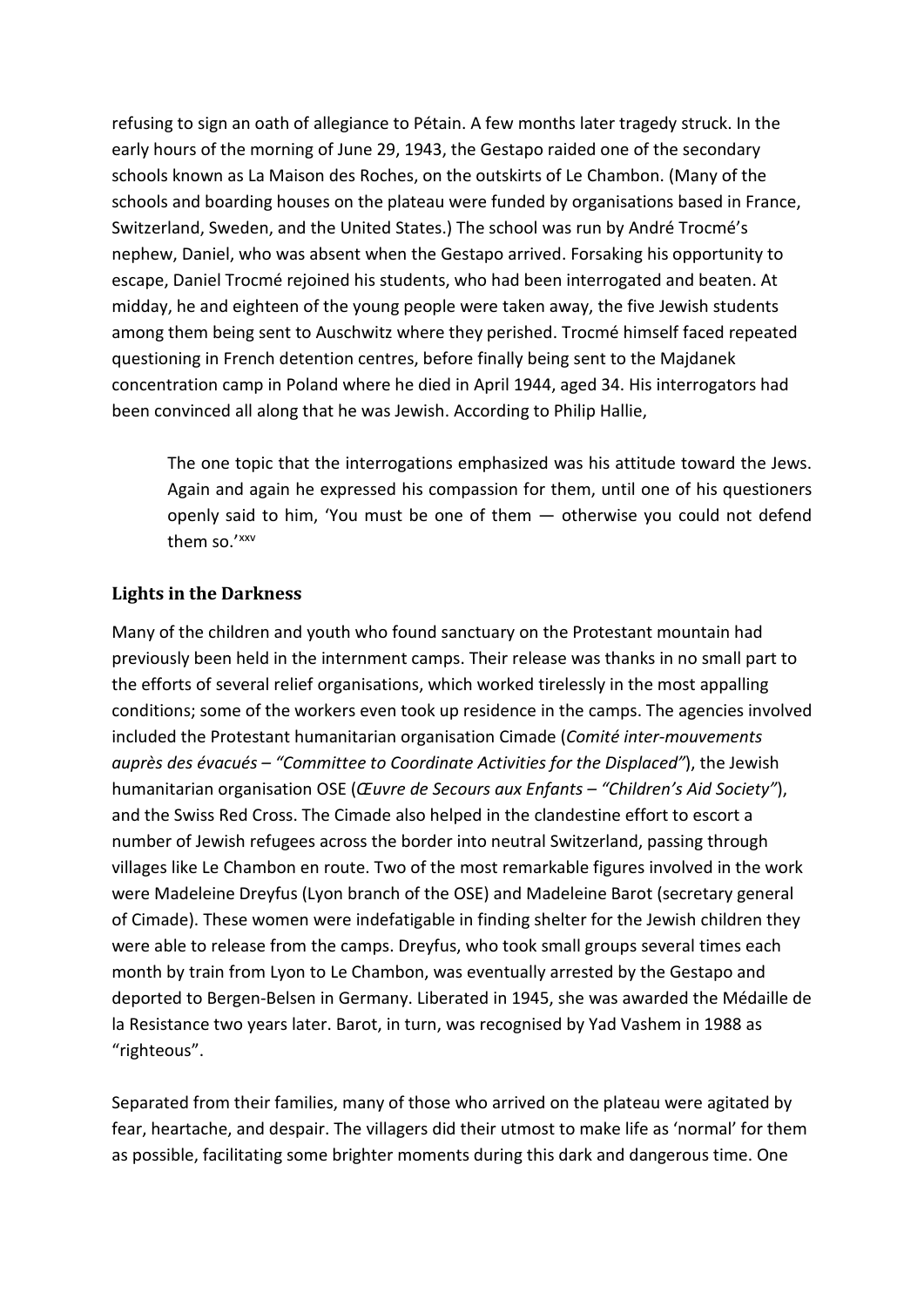such moment occurred in December 1943, when eighteen-year-old Rudi Appel from Germany commemorated Hanukkah with his friends. He wrote:

Tonight is the first night of Hanukkah, and I've organized a Hanukkah party. There are about twenty-five of us refugee kids living here [in La Guespy, a home run by Secours Suisse aux Enfants – "Swiss Rescue for Children"]. We're not all Jewish, but Mademoiselle Usach said we could have the party. I've even taught her how to play the Hanukkah song 'Maoz Tzur' (Rock of Ages) on the piano … There's no synagogue in Le Chambon, but the pastor gave us a room in their temple ... I don't know how this war will end, but for now, Le Chambon is a good place to be ... We lit the Hanukkah candles and it was beautiful, but I couldn't help thinking about Mama. She's hiding in the town of Grenoble, being hidden in a room in someone's house … I worry about her all the time.<sup>[xxvi](#page-15-7)</sup>

### **The Darbyists**

Those involved in finding homes for the refugees frequently used coded language in their communications. "I am sending you two 'Old Testaments'," signified that two Jewish people were on the[i](#page-15-8)r way. xxvii Daniel Curtet, a young Swiss pastor in a neighbouring village, used biblical code when writing to his parents, as the following letter, dated January 23, 1943, illustrates:

Continuing my study of first names (Mark 13/14b), I seldom come across the name Hans. On the other hand my collection has grown to include those of the 12 sons of the patriarch, and I have noted with pleasure that my parishioners and the Darbyists love them all.<sup>xxviii</sup>

The code was not too difficult to crack. Curtet wanted his parents to *understand* (Mark 13/14b) that there were *no Germans* (Hans) in the vicinity, but that *a number of Jews* (12 sons of the patriarch) had been safely received.

As Curtet's letter further indicates, there was a group of believers in his village – "the Darbyists" – who were not part of his congregation, but who loved the Jews and were involved in the rescue effort. In fact, approximately one third of all Protestants on the plateau were either Darbyists (*Darbystes* in French), or Ravenists, who were cut from the same theological cloth. In his memoirs, André Trocmé mentions how the Darbyists were "the first people in the region who agreed to receive Jews into their homes," and how "our parish leaders followed, at first reluctantly, but gradually persuaded of the righteousness of their actions."<sup>[xxix](#page-15-9)</sup>

The Darbyists and Ravenists belonged to the Plymouth Brethren, an evangelical movement which had its beginnings in Dublin, Ireland, in the late 1820s. The Darbyists were ardent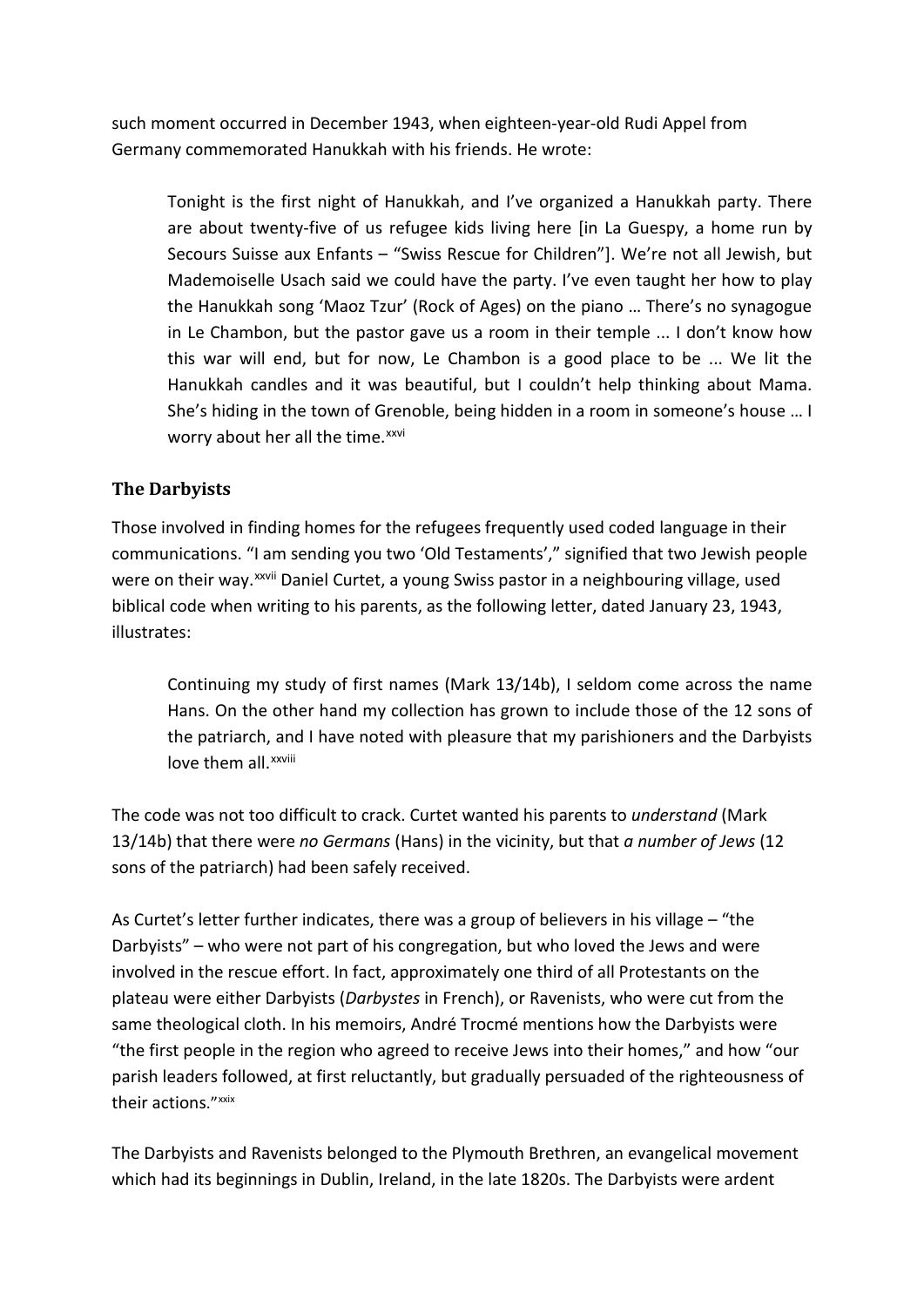followers of the movement's principal founder, John Nelson Darby (1800-1882). Separated from the world, politics, and many of their fellow believers, they were to play "a crucial role in the battle against Vichy for the Jews."<sup>[xxx](#page-15-10)</sup> In her book *Village of Secrets* (2014), Caroline Moorehead suggests that it was the "habitual modesty and silence" xxxi of the Darbyists that kept them from receiving the full recognition they deserved. Moorehead offers the following insight into this enigmatic community:

Were John Darby to return to the plateau, to preach and wander from village to village, he would find life curiously unchanged … In the Darbyist homes, the Bible is still read with undiminished piety. The war is remembered with some pride, but with no surprise. 'We are morally conscious people,' one man said to me. 'Our families didn't think of themselves as doing good. They did what they had always done, giving sanctuary to the persecuted.' This self-effacement has meant that there are very few Darby[i](#page-15-12)sts among the Justes [righteous]. XXXII

During the nineteenth century, John Nelson Darby had been at the forefront of the evangelical restoration of biblical truth concerning Israel's restoration, the rapture of the Church, and the Second Coming. XXXIII [H](#page-15-13)e understood clearly what so many in the church God and Father". xxxiv [A](#page-15-14)s he wrote in 1850, "Israel cannot cease to be the people of God. 'The today lamentably fail to understand, namely that the Jewish people are "very dear to our gifts and calling of God are without repentance,' and it is of Israel that this is said." [xxxv](#page-15-15) Darby helped establish many Brethren communities across Western Europe, especially in France, Switzerland, and Germany, and we know from his correspondence that he ministered extensively in the towns, villages, and hamlets of south-central France. In a letter dated November 10, 1860, for example, he included the following report:

Almost everywhere I have not had room for those who came desirous to hear, or at any rate the place was exceedingly crowded both in France and Switzerland. Part of my work has been in settled civilized places, part in most wild and out-of-the-way places, and mountains, far from all common comforts, but in both happy and helped in the work, and especially in the wild places in evangelizing ... There are in France upwards of 100 gatherings and 25 laborers, besides those who act in the meetings locally....<sup>xxxvi</sup>

In September 1879, towards the end of his life, Darby wrote:

I have had a happy and I trust profitable *tournée* through Haute-Loire, Ardèche, etc., and seen the brethren, save in two places … We had readings in the different centres, and lectures in the evening: here three days, and there are many around, and large attendance everywhere. Blessings and conversions are given of God … After St. H[i](#page-15-16)ppolyte and Montpellier, please God, Tuesday at Pau. xxxvii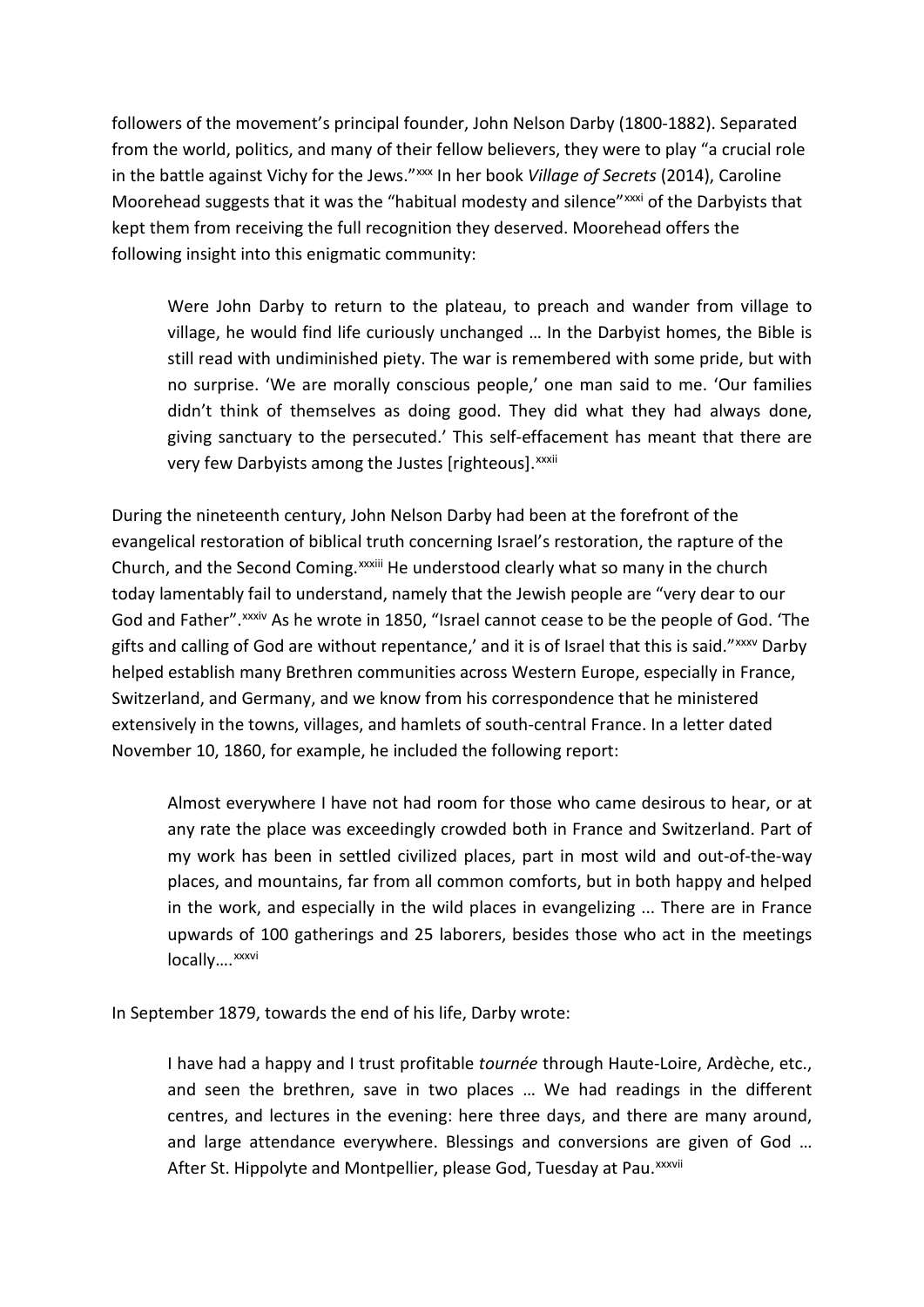According to one intriguing, but as yet unverified Brethren source, Darby wrote his hymn, "Sing Without Ceasing, Sing (The Upward Way)," in 1856 as he journeyed on foot through the mountains – he was allegedly on his way to Le Chambon.

The Darby link is intriguing, all the more so when Jewish film makers like Pierre Sauvage, and Jewish authors like Philip Hallie, connect what happened in Le Chambon during the War with Darby's dispensational understanding of Scripture. In 1976, Hallie, a Jewish ethics professor and graduate of Harvard and Oxford, flew to France to interview some of the surviving villagers. In his formative book, *Lest Innocent Blood Be Shed: The Story of the Village of Le Chambon and How Goodness Happened There* (1979), he spotlighted the Darbyists and offered his own explanation as to why they had risked their lives to help the Jews:

Refugees would stay on the farms for long periods of time because of their safety, but also because of the special sympathy the Darbystes had for Jews. Believing that every word of the Bible was inspired by God, the Darbystes had a thorough knowledge of the history of the Jews as that history is told in the Old Testament. Once … a German-Jewish refugee came to a Darbyste farm to buy some eggs … She was invited into the kitchen. Quietly the woman who had invited her in asked, with the light of interest in her eyes, 'You—you are Jewish?' The woman, who had been tortured for her Jewishness, stepped back trembling, and she became even more frightened when the farm woman ran to the steps leading upstairs and called up, 'Husband, children, come down, come down!' But her fright disappeared when the woman added, while her family was coming down the steps, 'Look, look, my family! We have [i](#page-15-17)n our house a *representative of the Chosen People!'xxxviii* 

#### **Theology Matters**

Although there were a number of Protestant pastors on the plateau involved in the rescue mission, the central figure was undoubtedly André Trocmé. Much has been written on his pacifist convictions and the rescue effort he spearheaded, but little work has been done on his broader theology. The fact that he was an ordained minister within the Reformed Church of France would strongly imply that he upheld the church's traditional amillennial supersessionism, which reinterprets Israel's identity and renders obsolete the nation's calling under God. This seems to be confirmed in a 2010 article published in the *Harvard Theological Review* by Alicia J. Batten, who writes:

In Trocmé's writings, I do not find the idea that the "Old Israel" has been rejected even though he understands the church to be the "New Israel." In the biblical studies notes that focus on Romans, Trocmé says that all of Israel will be saved (Rom 11:26) when all the Gentiles are converted to the gospel, but he does not indicate that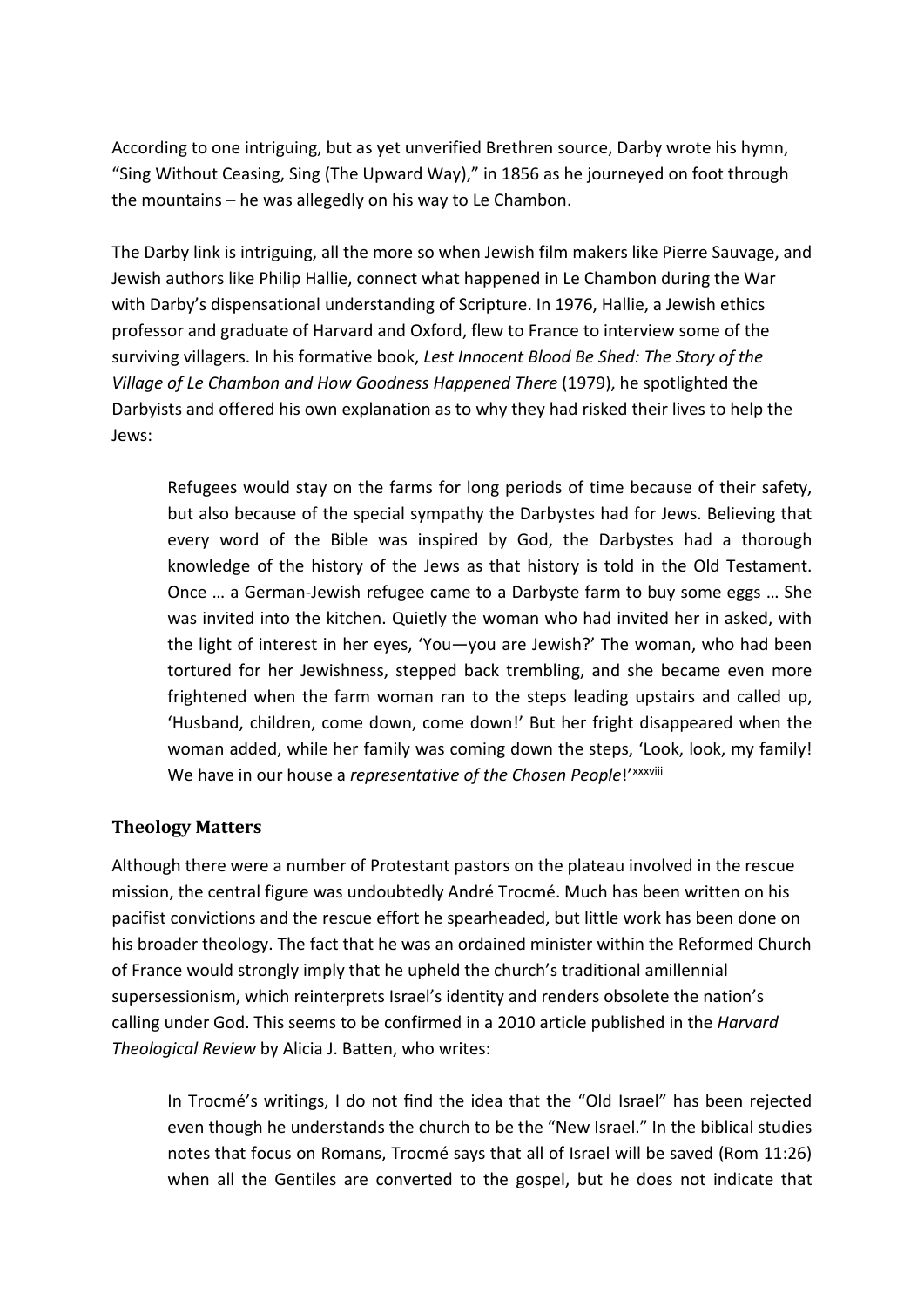Israel must have faith in Jesus. It is not entirely clear what Trocmé thought about this issue, and thus it will require more investigation.<sup>[x](#page-15-18)xxix</sup>

Does this matter when lives were at stake? Of course not. However, in the broader context of the Church's corporate call to bear witness to, and uphold, the truth of God's Word, it is significant. Without offering any comment or clarity, Batten makes an additional point:

Finally, it has been acknowledged in a variety of places that Trocmé and the people of the plateau never attempted to convert Jewish visitors to Christianity. Some Jews were able to maintain religious practices while in the area during the war. $x^1$ 

*Attempting to convert* the Jewish people, and sharing the love of God and the Good News of Jesus Christ with them, are not necessarily one and the same thing; there may be a fundamental difference in motivation and attitude, as there has been throughout Church history. Without any corroborating testimony or context, Batten's statement simply raises more questions. However, in her article she acknowledges the assistance she received from André Trocmé's daughter, Nelly Trocmé Hewett. In an interview for a Jewish documentary tribute to Le Chambon, Trocmé Hewett shared the following story relating to her father; she can be heard on the film placing strong emphasis on her father's words:

I remember very well my father telling me about a young man who came, a Jewish young man, and who wanted to convert and become a Christian. And my dad said, "No way, I mean, you are a Jew, you have a wonderful religion, a wonderful history."[xli](#page-15-20)

As it stands, this testimony is troubling, and tarnishes to some degree the otherwise commendable legacy of the Trocmé family. Of course, André Trocmé is not here to clarify what happened and explain what he meant by the words he allegedly used. Nevertheless, the Apostle Paul could not have made it any clearer:

*For I am not ashamed of the Gospel: it is the power of God for salvation to everyone who has faith, to the Jew first and also to the Greek ... For Christ is the end of the law, that everyone who has faith may be justified … For there is no distinction between Jew and Greek; the same Lord is Lord of all and bestows his riches upon all who call upon him. For, "everyone who calls upon the name of the Lord will be saved." But how are men to call upon him in whom they have not believed? And how are they to believe in him of whom they have never heard? And how are they to hear without a preacher? And how can men preach unless they are sent? As it is written, "How beautiful are the feet of those who preach good news!"* (Romans 1:16, 10:4-15).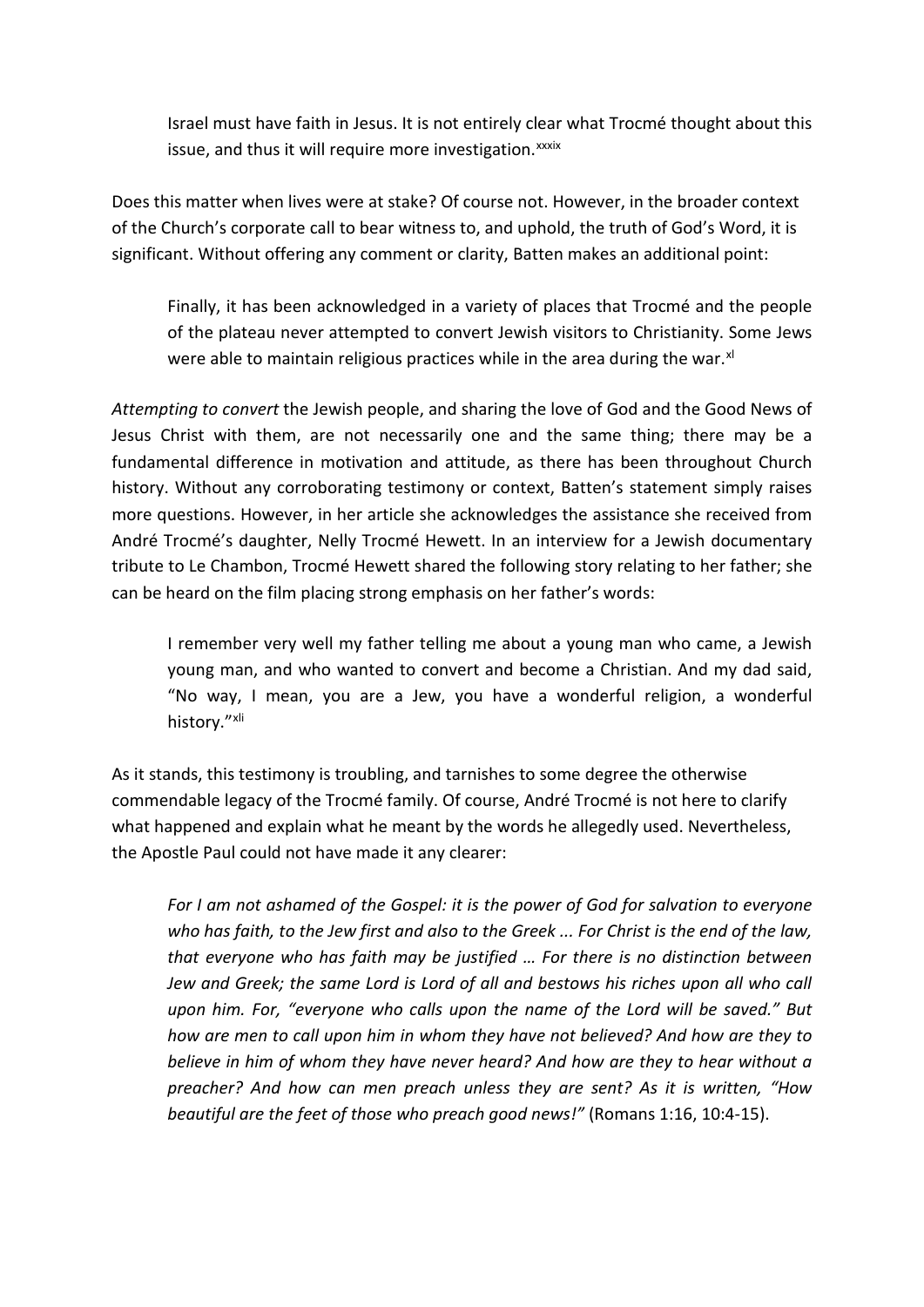The *way* in which the Gospel is shared with the Jewish people is critically important, and the situation that suddenly unfolded in Le Chambon during the War was undoubtedly unique and momentous. Personally, I cannot imagine how difficult and dangerous it was for the believers who were isolated on the plateau, and I do not wish, in any way, to diminish their sacrifice or elevate one individual above another. What they did for the Jewish people was remarkable, and the Chambonnais Christians have rightly been recognised together as a community. Even so, the injunction to bear witness to the Lord Jesus has never changed, and remains the greatest need of every hour.

One of the few Darbyists to have been interviewed over the years was Marie Brottes, who was recognised by Yad Vashem in 1989. The following brief extract from her interview with Pierre Sauvage, which he used in his film, *Weapons of the Spirit*, at least suggests that the Darbyists on the mountain may have been more forthcoming with the Gospel. This would certainly have been in keeping with the urgency integral to a premillennial, pretribulational understanding of the end times, which John Nelson Darby advocated:

Pierre Sauvage: "For you, these were people seeking help, but also Jews."

Marie Brottes: "Yes, they were Jews, of course. Yes, that was very important. *And even though they didn't really accept the Gospel, that's for sure*, even if they remained very Jewish, or nothing much at all, we acted anyway because they were the People of God. That's what mattered."

We may need to read between the lines here to make a definite contrast between the Darbyists and the other believers on the Protestant mountain. Even so, it is critically important that the Gospel commission does not get lost in all the emotion and fascination of the story of Le Chambon, and every story connected with the Jewish people. As the Apostle Paul testified in his epistle to the Romans, "*Brethren, my heart's desire and prayer to God for them is that they may be saved"* (Romans 10:1).

# **Conclusion**

On September 2, 1944, Le Chambon and its neighbouring villages were liberated. Tragically for many of the Jewish children and young people, there was to be no family reunion. Rudi Appel, the boy in the Hanukkah story, was one of the exceptions, as was Nathalie Stern. Nathalie was reunited with her family at Agen station in France in 1945, while Rudi and his parents were reunited a year later in Philadelphia. Nathalie became a successful artist, Rudi an international businessman and charity worker who helped establish the museum in Le Chambon. One of Rudi's best friends in the village during the War had been Alexander Grothendieck, a fellow Jew from Germany — he went on to become the man many regard as the greatest mathematician of the twentieth century.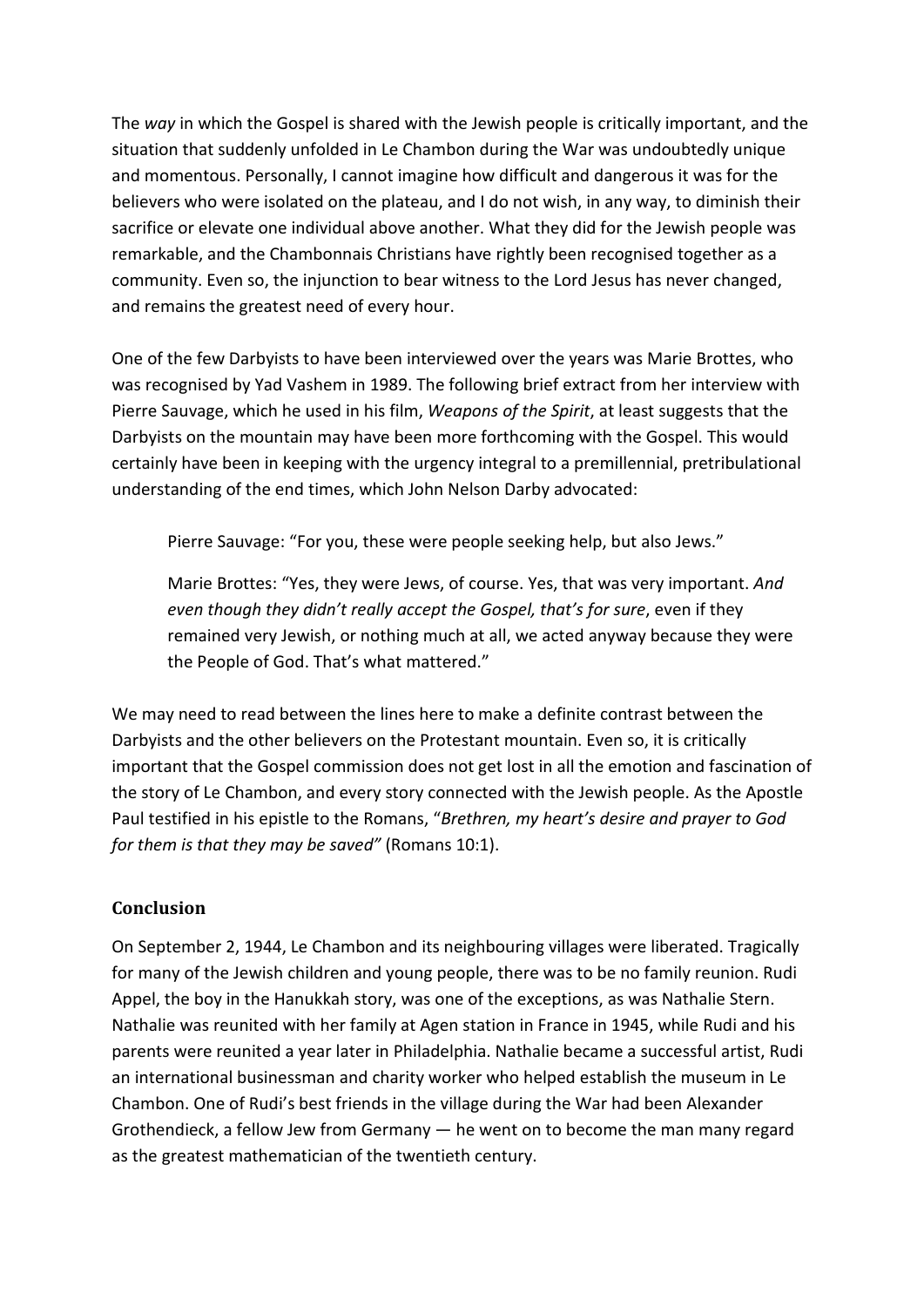By January 1, 2018, Yad Vashem had recognised just under 27,000 so-called "righteous" Gentiles. What makes Le Chambon unique, however, is the fact that an entire village  $-$  an entire *Christian* village — was involved in the rescue effort. Furthermore, the fact that there was a particular group of believers on the mountain who interpreted the Bible literally, and who understood from Bible prophecy that the Jewish people would one day be restored as a nation in their ancient homeland, makes the story all the more compelling and instructive. My late pastor, Andrew Robinson, first taught me about God's everlasting love for Israel, and demonstrated that love throughout his life and ministry. It was he who expounded to me the same essential truth which John Nelson Darby once expounded to the Brethren in France, a truth which later inspired many of his followers to embrace the Jewish people in their darkest hour. Darby summed it up with these words:

The Jews are the habitual object of the thoughts of God … In all times, Israel is His people, according to His counsels, and the thoughts of His love … He was and is always the God of the Jews.<sup>[xlii](#page-15-21)</sup>

Dr Paul Wilkinson Pre-Trib Study Group Conference, Irving, Texas (December 2018)

- <span id="page-14-6"></span>vii In 1989, Sauvage released his award-winning documentary film, *Weapons of the Spirit*, which was the first to tell the story of what happened on the mountain.
- 

<span id="page-14-0"></span>i Deborah Durland DeSaix and Karen Gray Ruelle, *Hidden on the Mountain: Stories of Children Sheltered from the Nazis in Le Chambon* (New York: Holiday House, 2007), 70-71.

<span id="page-14-1"></span>ii Ibid., 66.

<span id="page-14-2"></span>iii Le Lignon du Velay is a 53-mile long river running through the Ardèche and Haute-Loire regions.

<span id="page-14-3"></span>iv Mordecai Paldiel, *Sheltering the Jews: Stories of Holocaust Rescuers* (Minneapolis, MN: Fortress Press, 1996), 36.

<span id="page-14-4"></span><sup>v</sup> In 1925, Trocmé was awarded a scholarship by Union Theological Seminary in New York, where he pursued graduate studies. During this year of study, he was employed by the Rockefeller family as a private French tutor to John D. Rockefeller Jr.'s sons, Winthrop and David. This helped pay his way through seminary. Trocmé spent the Christmas of 1925 in Florida with the Rockefeller family. It was during his time in New York that he met Italian-born Magda Grilli.

<span id="page-14-5"></span>vi Tim Carroll, "A Haven from Hitler," *Sunday Times Magazine*, June 4, 2006.

<span id="page-14-8"></span><span id="page-14-7"></span><sup>&</sup>lt;sup>viii</sup> Carroll, "A Haven from Hitler."<br><sup>ix</sup> Michael R. Marrus and Robert O. Paxton, *Vichy France and the Jews* (New York: Schocken Books, 1983), 3. <sup>x</sup> Ibid.

<span id="page-14-10"></span><span id="page-14-9"></span>xi Ibid., xi-xiii, 5.

<span id="page-14-11"></span>xii Michael R. Marrus, "French Protestant Churches and the Persecution of the Jews in France," in *The Holocaust and the Christian World: Reflections on the Past, Challenge for the Future*, ed. Carol Rittner, Stephen D. Smith, Irena Steinfeldt (London: Kuperard, 2000), 90.

<span id="page-14-12"></span>xiii *Magda and André Trocmé, Resistance Figures*, ed. Pierre Boismorand (Montreal & Kingston: McGill-Queen's University Press, 2014), 64.

<span id="page-14-13"></span> $xiv$  Ibid., 63.

<span id="page-14-14"></span>xv Ibid., 89-94.

<span id="page-14-15"></span>xvi Ibid., 105.

<span id="page-14-16"></span>xvii Ibid., 106.

<span id="page-14-17"></span>xviii Ibid.